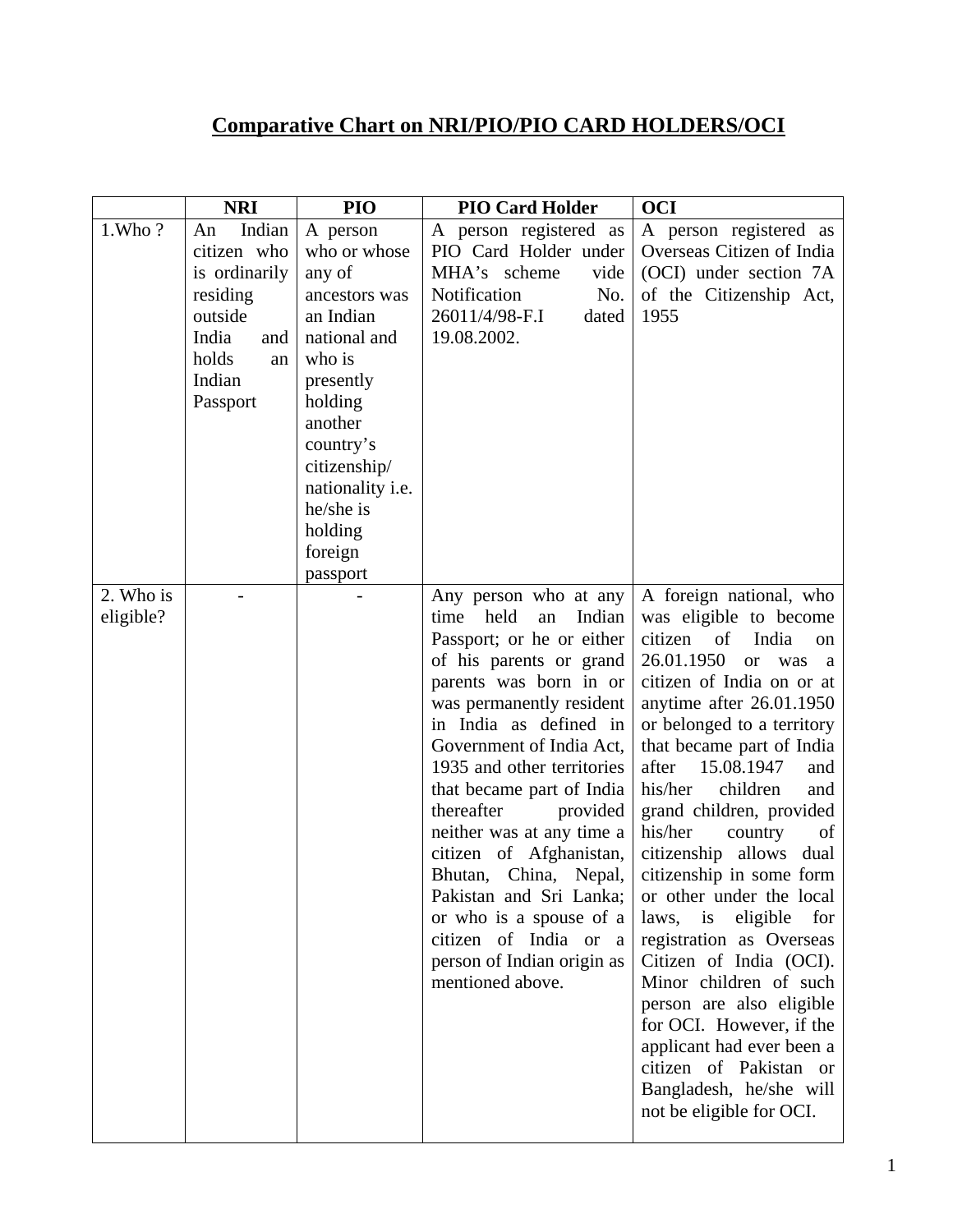| 3.How<br>can one<br>get ?                 |  | Eligible persons to apply<br>in the prescribed form<br>alongwith enclosures.<br>Form available on<br>MHA's website:<br>www.mha.nic.in.                                                                                                                                               | Eligible persons to apply<br>on line/down load<br>application form from<br>MHA's website:<br>www.mha.nic.in.                                                                                                                                                                                                                                                                                                                                                                                                                                                                                                                                                       |
|-------------------------------------------|--|--------------------------------------------------------------------------------------------------------------------------------------------------------------------------------------------------------------------------------------------------------------------------------------|--------------------------------------------------------------------------------------------------------------------------------------------------------------------------------------------------------------------------------------------------------------------------------------------------------------------------------------------------------------------------------------------------------------------------------------------------------------------------------------------------------------------------------------------------------------------------------------------------------------------------------------------------------------------|
| 4. Where<br>to apply?                     |  | To the Indian<br>Mission/Post in the<br>country where the<br>applicant is ordinarily<br>resident; If in India on<br>long term visa (more than<br>one year), to the FRRO,<br>Delhi, Mumbai, Kolkatta,<br>Amritsar, CHIO, Chennai<br>or to the Joint<br>Secretary(Foreigners),<br>MHA. | To<br>Indian<br>the<br>of<br>the<br>Mission/Post<br>country of<br>applicant's<br>citizenship<br>where<br><b>or</b><br>he/she is<br>in the<br>not<br>country of citizenship, to<br>the Indian Mission/Post<br>of the country in which<br>ordinarily<br>he/she<br>is<br>resident. If the applicant<br>is in India, he/she can<br>apply to the FRRO at<br>Delhi, Mumbai, Kolkota,<br>Amritsar, CHIO, Chennai<br>the<br>Under<br>to<br><b>or</b><br>Cell,<br><b>OCI</b><br>Secretary,<br>Citizenship<br>Section,<br>Foreigners<br>Division,<br>Ministry<br>Home<br>of<br>Affairs,<br>Jaisalmer<br>House,<br>Mansingh<br>26<br>Delhi-<br>Road,<br><b>New</b><br>110011. |
| 5. Fees?                                  |  | Rs. 15,000/- or<br>equivalent in local<br>currency for adults. For<br>the children upto the age<br>of 18 years, the fee is<br>Rs. 7500/- or equivalent<br>in local currency.                                                                                                         | US $$275$ or equivalent in<br>local currency. In case of<br>PIO card holders, it is US<br>\$ 25 or equivalent in<br>local currency.                                                                                                                                                                                                                                                                                                                                                                                                                                                                                                                                |
| 6. Which<br>nationals<br>are<br>eligible? |  | PIOs of all countries<br>except Afghanistan,<br>Bangladesh, Bhutan,<br>China, Nepal, Pakistan<br>and Sri Lanka                                                                                                                                                                       | <b>PIOs</b><br>of<br>countries<br>all<br>Pakistan<br>except<br>and<br>Bangladesh provided the<br>country of nationality<br>allows dual citizenship in<br>some form or other under<br>the local laws.                                                                                                                                                                                                                                                                                                                                                                                                                                                               |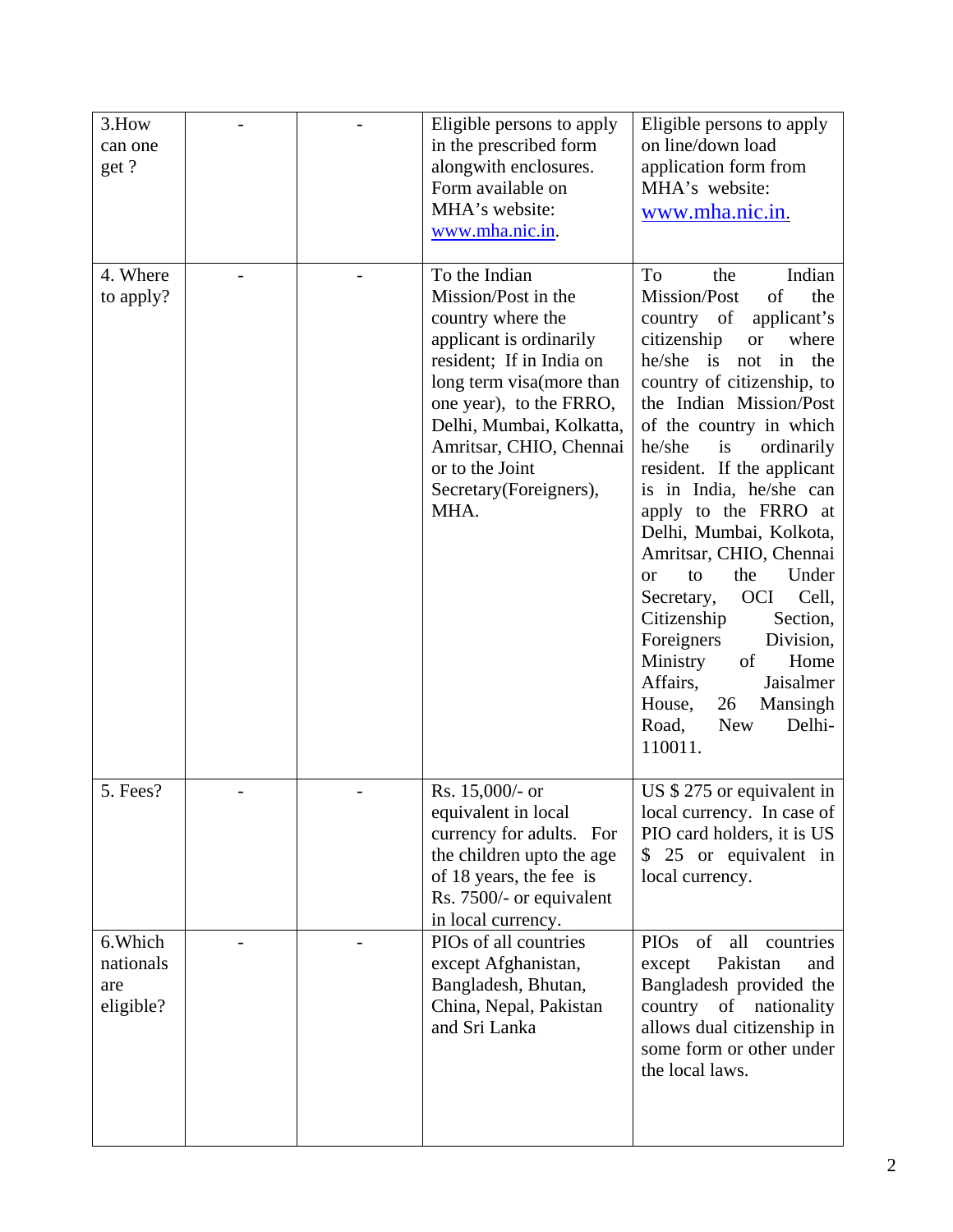| 7. What     | All benefits   | No specific   | (i)Shall not require a       | $(i)$ A<br>multiple<br>entry |
|-------------|----------------|---------------|------------------------------|------------------------------|
| benefits    | as available   | benefits.     | separate visa to visit       | multi-purpose life long      |
| one is      | to Indian      |               | India.                       | visa for visiting India.     |
| entitled    | citizen        |               | (ii) Will be exempt from     | (ii)Exemption<br>from        |
| to?         | subject to     |               | the requirements of          | registration with<br>local   |
|             | notifications  |               | registration if his/her stay | police authority for any     |
|             | issued by      |               | on any single visit in       | length of stay in India.     |
|             | the            |               | India does not exceed        | (iii) Parity with Non        |
|             | Government     |               | 180 days.                    | resident Indians (NRIs)      |
|             | from time to   |               | (iii) In the event of        | in respect of economic,      |
|             | time           |               | continuous stay in India     | financial and educational    |
|             |                |               | exceeding<br>180<br>days,    | fields except in relation    |
|             |                |               | he/she shall have to get     | acquisition<br>of<br>to      |
|             |                |               | himself/herself registered   | agricultural or plantation   |
|             |                |               | within 30 days of the        | properties.<br>No<br>parity  |
|             |                |               | expiry of 180 days with      | shall be allowed in the      |
|             |                |               | the<br>concerned             | sphere of political rights.  |
|             |                |               | FRRO/FRO.                    |                              |
|             |                |               | (iv) Parity with NRIs in     | Any other benefits to        |
|             |                |               | respect of all facilities    | OCIs will be notified by     |
|             |                |               | available to the later in    | the Ministry of Overseas     |
|             |                |               | the economic, financial      | Indian Affairs (MOIA)        |
|             |                |               | educational fields           | under Section $7B(1)$ of     |
|             |                |               | and                          |                              |
|             |                |               | except in maters relating    | the<br>Citizenship<br>Act,   |
|             |                |               | acquisition of<br>to the     | 1955.                        |
|             |                |               | agricultural/ plantation     |                              |
|             |                |               | properties.<br>No parity     |                              |
|             |                |               | shall be allowed in the      |                              |
|             |                |               | sphere of political rights.  |                              |
| 8.Does      | N <sub>o</sub> | Yes and of    | Can visit India without      | Can visit India without      |
| he/she      |                | specific type | visa for 15 years from the   | visa for life long.          |
| require     |                | depending on  | date of issue of PIO card.   |                              |
| visa for    |                | his/her       |                              |                              |
| visiting    |                | purpose of    |                              |                              |
| India?      |                | visit.        |                              |                              |
| 9.Is he     | N <sub>o</sub> | Yes.          | Yes, one time when the       | N <sub>o</sub>               |
| required    |                |               | stay in India exceeds 180    |                              |
| to register |                |               | days for the first time.     |                              |
| with local  |                |               |                              |                              |
| police      |                |               |                              |                              |
| authori-    |                |               |                              |                              |
| ties in     |                |               |                              |                              |
| India?      |                |               |                              |                              |
|             |                |               |                              |                              |
|             |                |               |                              |                              |
|             |                |               |                              |                              |
|             |                |               |                              |                              |
|             |                |               |                              |                              |